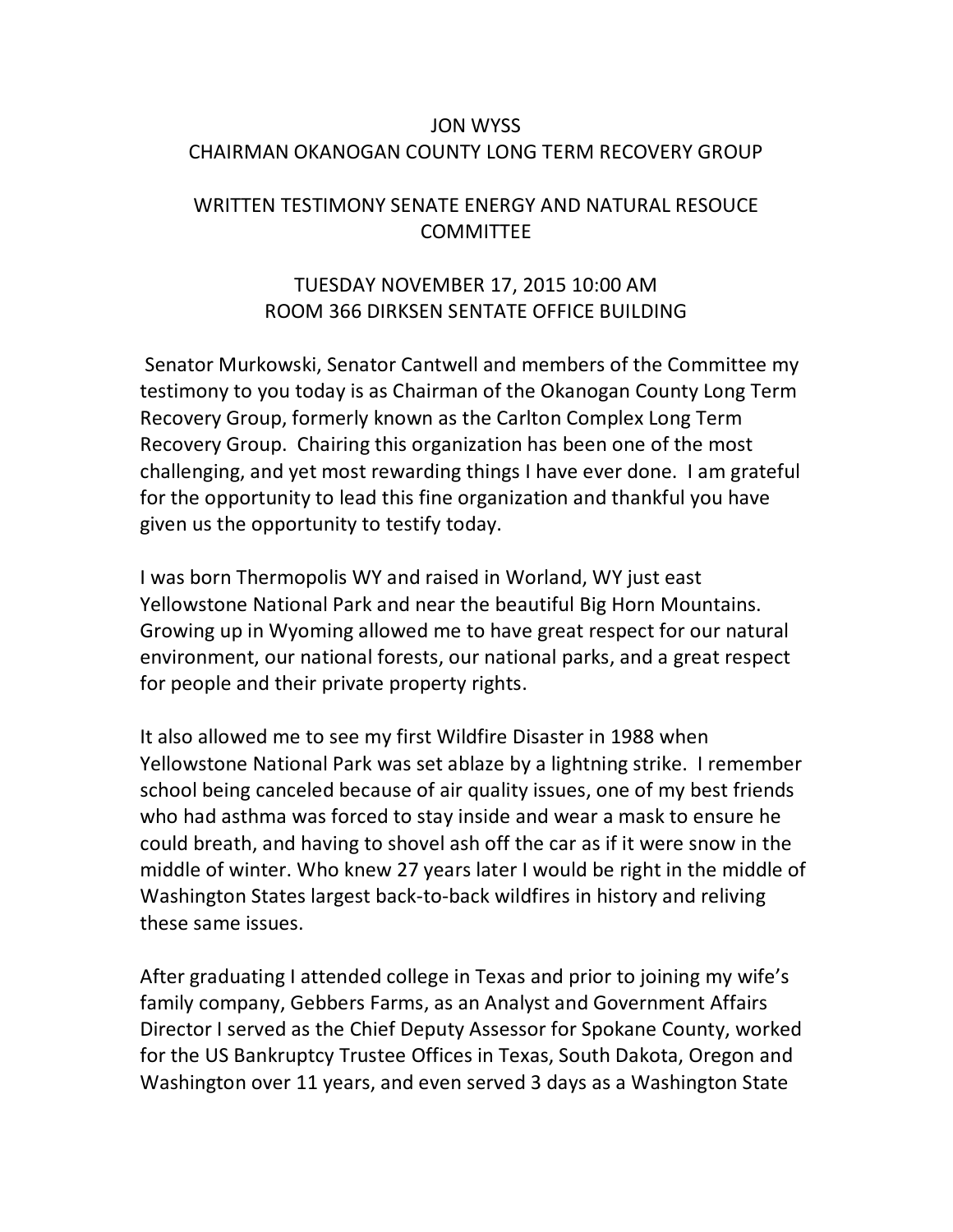Senator when Senator Brad Benson was on military leave.

My childhood upbringing and my employment background give me a unique perspective when looking at all of the environmental, financial and legislative impacts of the fires that have disrupted our communities.

The 2015 Washington Wildfire Season consumed over 1 million acres and consisted of 8 major fires and multiple smaller fires. The fires threatened homes, cabins, hotels, agricultural grazing lands (both government owned and private), small businesses, critical infrastructure and lives. In all 13 counties and four different Tribal Reservation lands were impacted by the 2015 fires in Washington State.

The Okanogan, Tunk Block and North Star Complex wildfires burned the largest amount of acreage in state history at 522,920 surpassing the previous record set in the 2014 Carlton Complex Fire which burned 256,108 acres. The below chart gives additional information of acreages burned by area as of 9-18-2015:

| 9 MILE<br>Chelan Complex-Okanogan<br><b>Newby Lake</b><br><b>North Star</b>                     | 4,712 ac<br>35,036 ac<br>5,150 ac<br>157,437 ac | 2-SFR<br>7-SFR                             | 0-Cabins<br>0-Cabins   | <b>3-Misc Buildings</b><br><b>12-Misc Buildings</b> |
|-------------------------------------------------------------------------------------------------|-------------------------------------------------|--------------------------------------------|------------------------|-----------------------------------------------------|
| <b>Okanogan Complex</b><br><b>Tunk Block</b>                                                    | 133,130 ac<br>162,992 ac                        | <b>32-SFR</b><br><b>36-SFR</b>             | 40-Cabins<br>46-Cabins | 35-Misc Buildings<br><b>50-Misc Buildings</b>       |
| <b>Twisp Fire</b><br><b>Wild Horse</b>                                                          | 11,119 ac<br>$163$ ac                           | 7-SFR                                      | 3-Cabins               | <b>7-Misc Buildings</b>                             |
| Total Okanogan County 509,739 ac                                                                |                                                 | ** SFR - Single Family Residence Destroyed |                        |                                                     |
| <b>Chelan Complex-Chelan</b><br><b>Chelan Complex-Douglas</b><br><b>North Star-Ferry County</b> | 26,237 ac<br>27,752 ac<br>60,593 ac             |                                            |                        |                                                     |
| Total 114,582 ac<br>Total Combined Fire 624,321 ac                                              |                                                 |                                            |                        |                                                     |

To put these fires in perspective the Carlton Complex Fire is four times the size of Seattle and the Okanogan Complex Fires would encompass Rhode Island. When you add in the Sleepy Hallow Fire near Wenatchee, WA and the Chelan Complex fires, the fire perimeter would be 1,261 miles which is from Washington DC to Denver, CO.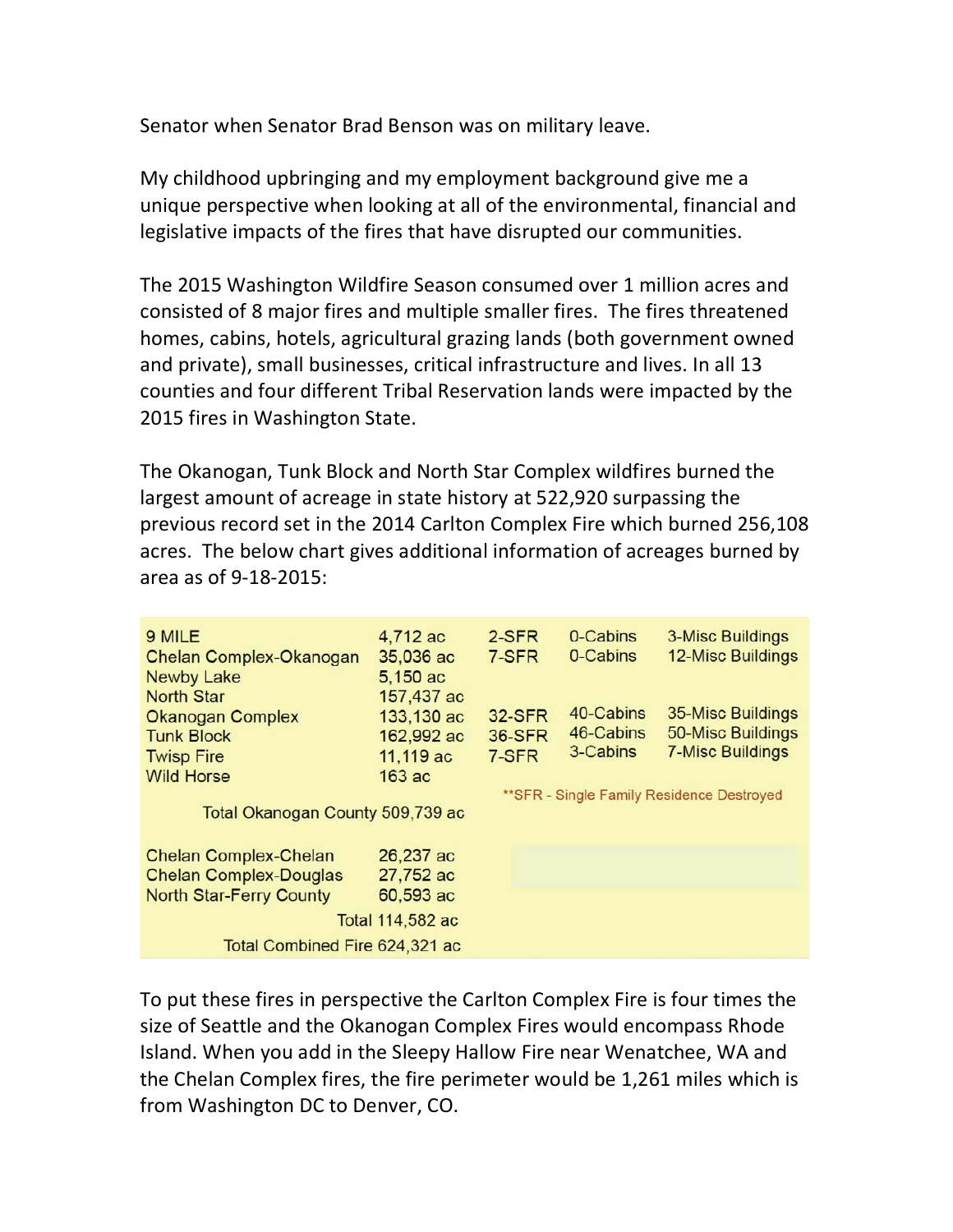The communities within Okanogan County and the Confederated Tribes of the Colville Reservation were struggling to recover from the physical, emotional, and economic damages of the 2014 Carlton Complex fires when the 2015 fires erupted. The Okanogan Complex fires caused level three immediate evacuations of more than 1900 residents, a near repeat of the 2014 Carlton Complex Fires.

While Chelan County had immediate level 3 evacuations for an additional 2900 residents, including residents in Douglas County. My own home was placed on a level 2 evacuation notice.

At one point all of Stevens County was placed on a level one evacuation because power outages, emergency alert outages, and lack of fire protection assets to carry out evacuations. While at the same time the cell towers went down, power went out, and internet lost within the Colville Reservation causing significant communication challenges.

Our local police, county sheriffs, other law enforcement personnel, and emergency management agencies in conjunction with our local firefighters did everything they could to notify people to leave as these massive fires exploded in each of the counties.

Our community members, many farmers and ranchers, packed as many belongings as they could fit into their cars and trucks, taking only what they could fit in their vehicles. While the children loaded the cars and trucks, the parents were doing everything they could to load up livestock, horses and animals to get them away from harms way. When it came time to leave not all the memories were packed up and the animals could not all fit into one trailer, the families swung gates open and cut fences to let the animals out to fend for themselves. The families then gathered together to say a prayer that their animals and homes would be protected. They then loaded up in the vehicles and ran, not knowing when they could return and not knowing the fate of their animals.

When they could return, some came back to homes standing and animals still alive, while others lost their homes, all their belongings, and some of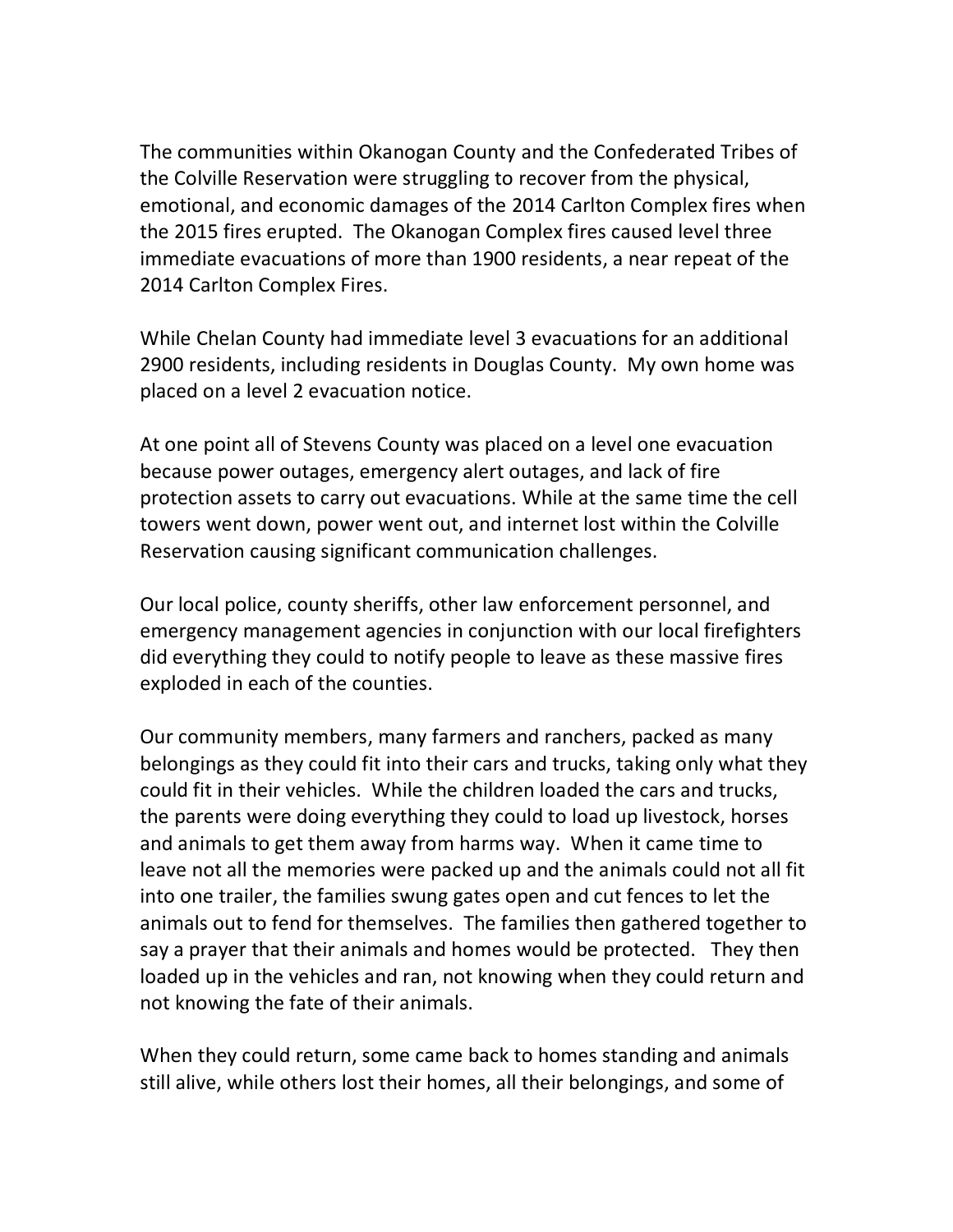the animals could not outrun the fires and perished only to be known by the bangs tag number in the ear of the cow.

Then, as the fires raged on and the winds picked up, we heard over the radio a call that no one fighting wildfires ever wants to hear, "we have 7 firefighters entrapped on the Twisp River Fire". On that fateful day August 19, the fire bell rang for the last time for three brave soles as they tried to escape the fires. We pay our respects to the victims and their families as they sacrificed everything to keep our communities safe.

The 2014 fires destroyed 353 homes and caused an estimated \$98 million dollars in damages. Then Mother Nature had one more punch for those in the Carlton Complex Fires. On August 21, 2014 a rainstorm dropped one inch of rain on the land reduced to ash and bare soil causing a flash flood and massive mudslides to washed out small irrigation dams, houses of foundations, vehicles into creeks, and cause sections of the highway to wash away under 5 foot of mud and 145' wide causing additional economic damage. We now wait, in each of the impacted counties and tribal reservations, for the impending mudslides and floods that could come as a result of the 2015 fires when the rains start and the snow pack melts.

The 2015 fires burned 107 miscellaneous buildings, 89 Cabins, and 114 homes. Housing in the burn areas has become critical because of the loss of over 460 homes in an area with less than a 1% vacancy rate pre Carlton Complex in 2014.

In total at the time of Washington States FEMA Application, 29 fire mobilizations costing an estimated \$28,845,000 in fire suppression costs were expended on local lands. Additionally the state incurred an estimated \$94,872,860 in fire suppression costs on state lands. Could some of these costs been avoided if we had better real time weather information?

As you may or may not be aware, similar to portions of western Washington before 2011, the National Weather Service (NWS) Doppler radar network has a gap or hole in coverage along the eastern slopes of the Cascades to the Canadian Border and down to the Columbia Basin outside of Yakima (Exhibit A).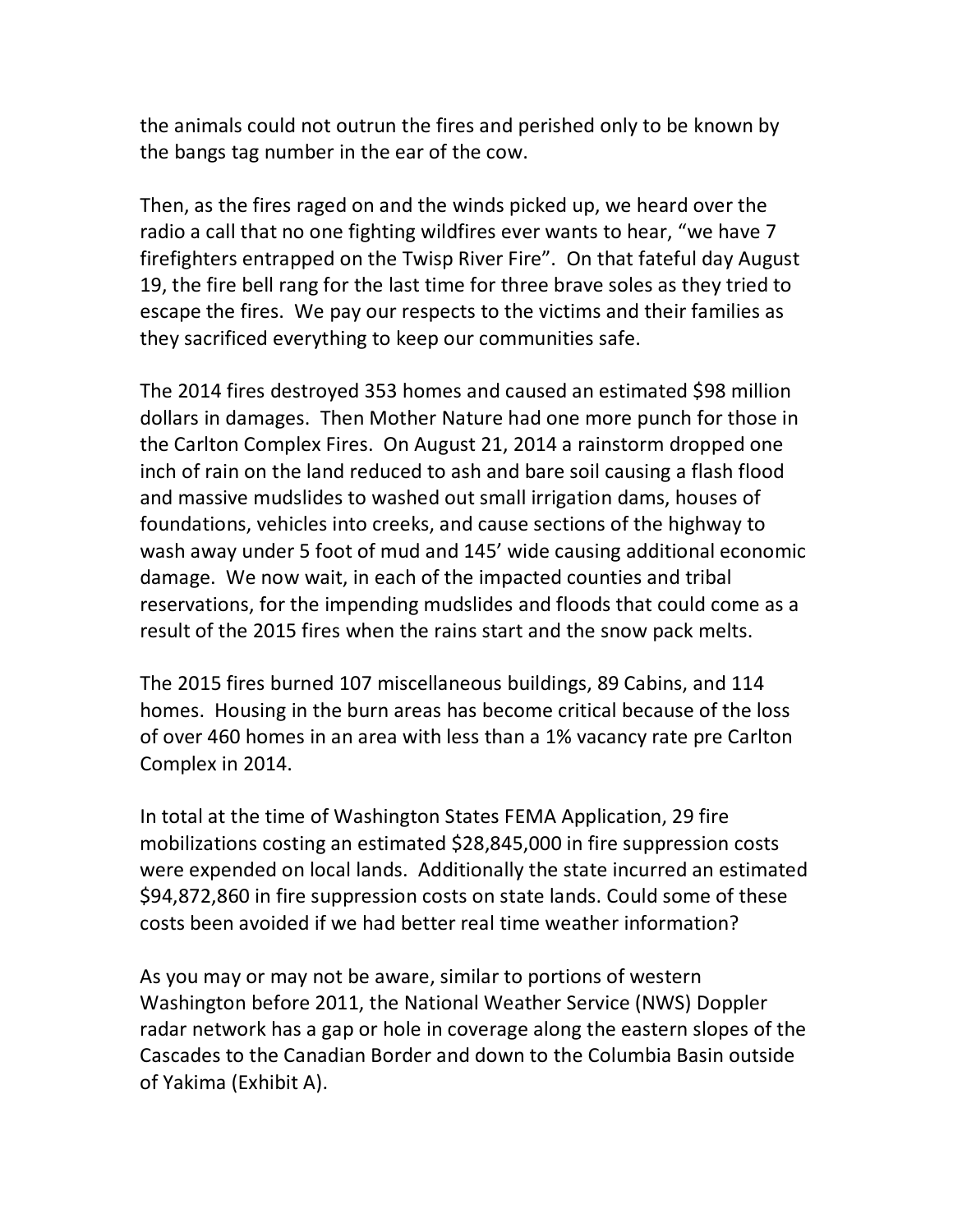There are five (5) active Doppler radars that monitor real-time weather conditions for the state of Washington (Spokane, Pendelton, Langley Hill (Grays Harbor), Camano Island (Seattle), and Portland) that are utilized by the NWS to monitor hazardous weather conditions and predict weather. None of the five radars have coverage of weather conditions below 10,000 feet in the north eastern slopes of the Cascades to the Canadian Border and down to the Columbia Basin outside of Yakima.

This season's wildfires will leave many areas prone to severe debris flows, including areas below that are heavily populated with substantial public and private infrastructure. Better, more accurate information will help agencies and private property owners prepare and respond to these events, potentially reducing the impacts and costs associated with clean up.

In Washington State, the US Forest Service has over four times more land than that owned by the State of Washington. Over the last 27 years we have seen a change in forest management practices and a decline in timber harvest on Federal Lands. The Washington State DNR has harvested 30 times more volume than the USFS and has been 1283 times more profitable (Exhibit B).

By not managing the forest properly we have increased the fuel load, lowered the timber value and increased the chance for massive wildfires. The current practice of fire borrowing has also led to a significant amount of challenges to managing the forest. Rather than performing the necessary treatments to keep fires smaller and more managable, the funds are spent on fighting the fires.

After back-to-back fires many are saying Log It, Graze It, or Watch it burn. With that said, we don't want to promote unabated logging and landscape alterations. Common ground can be found on these issues. A steady, manageable, and proper treatment plan across the full landscape will lead to a healthy forest and less wildfire.

A local rancher and forester told me: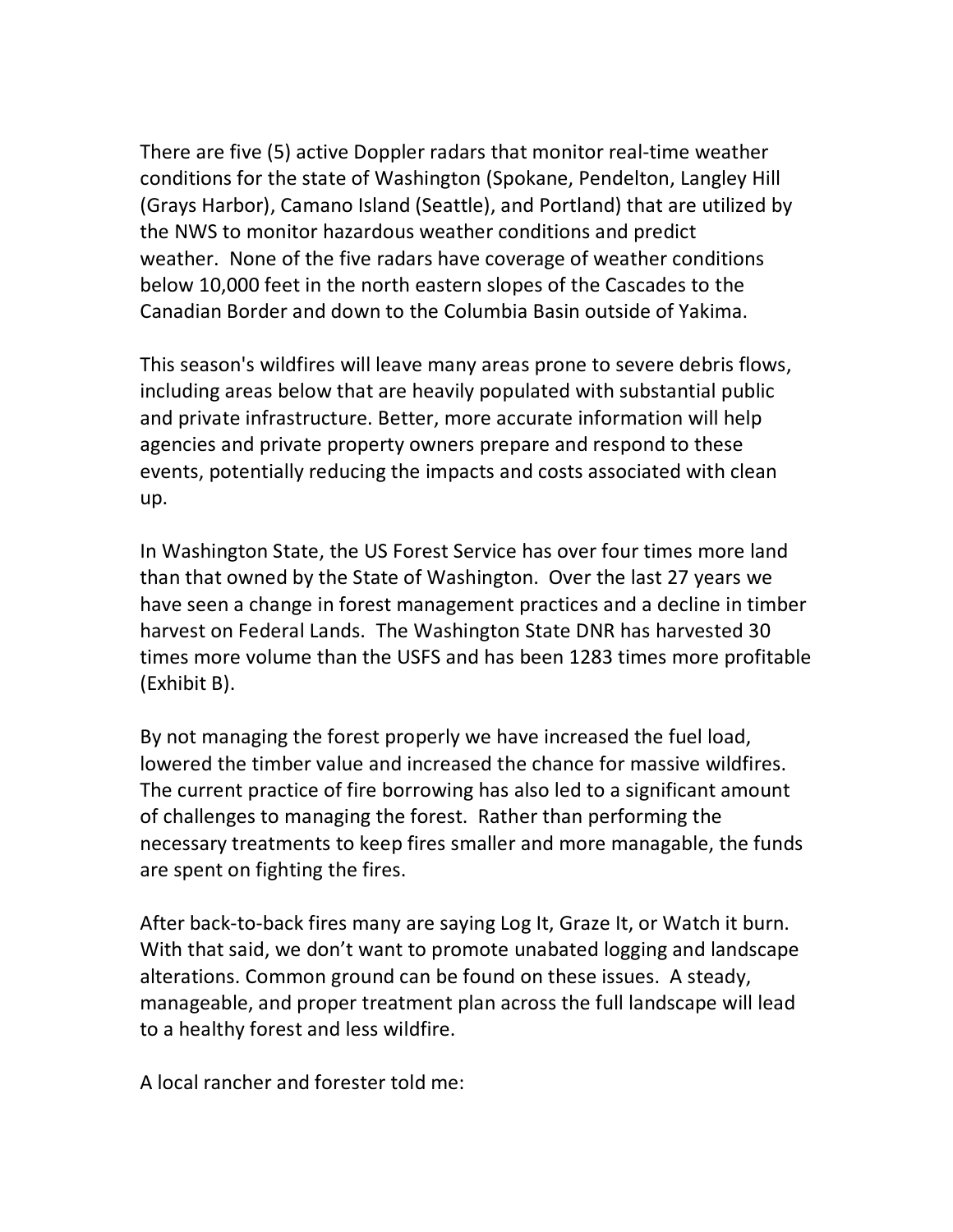"We must remember fire is good for the environment when it can burn along the ground and in a controlled manner. Fire is not good when it races through the untreated corridors of riparian area that have been untouched for 30 years or more. These untreated forests and untreated riparian areas have built up fuel loads that lead to bad fire. This is not natural and simply out of balance, just as over harvesting of timber would be out of balance the other way.

These conditions can be changed with proper management that isn't paralyzed by incessant threats and appeals. It is not a zero sum game where it all has to burn in a devastating and expensive way to hit the reset button".

What lessons can and have we learned from these fires?

Lesson one: It all starts right here! Right here is what decides it all.

This committee hearing and the comments from those testifying will decide where we go in the future. It starts right here with you, the elected officials, who have oversight and can propose legislation to ensure these types of fire do not happen again. It starts from the agencies wanting to make the changes that are needed and being bold in the choices they make to ensure this never happens again.

For example during the 2015 fires a state contracted cat was being used to build a fire suppression line through state and private lands. When the cat and driver reached Forest Service Grounds, they were stopped from continuing to build the fire suppression line due to the lack of the cat not having the federal certifications and inspections.

Second, we for the first in decades put out a call for volunteers to come and help fight the fires as they were so wide spread. With those volunteers came heavy equipment such as dozers, graders, water trucks, and people. The problem was that we did not have enough trained fire bosses and fire managers with the proper training to lead the volunteers for fire suppression. Therefore additional acreage burned.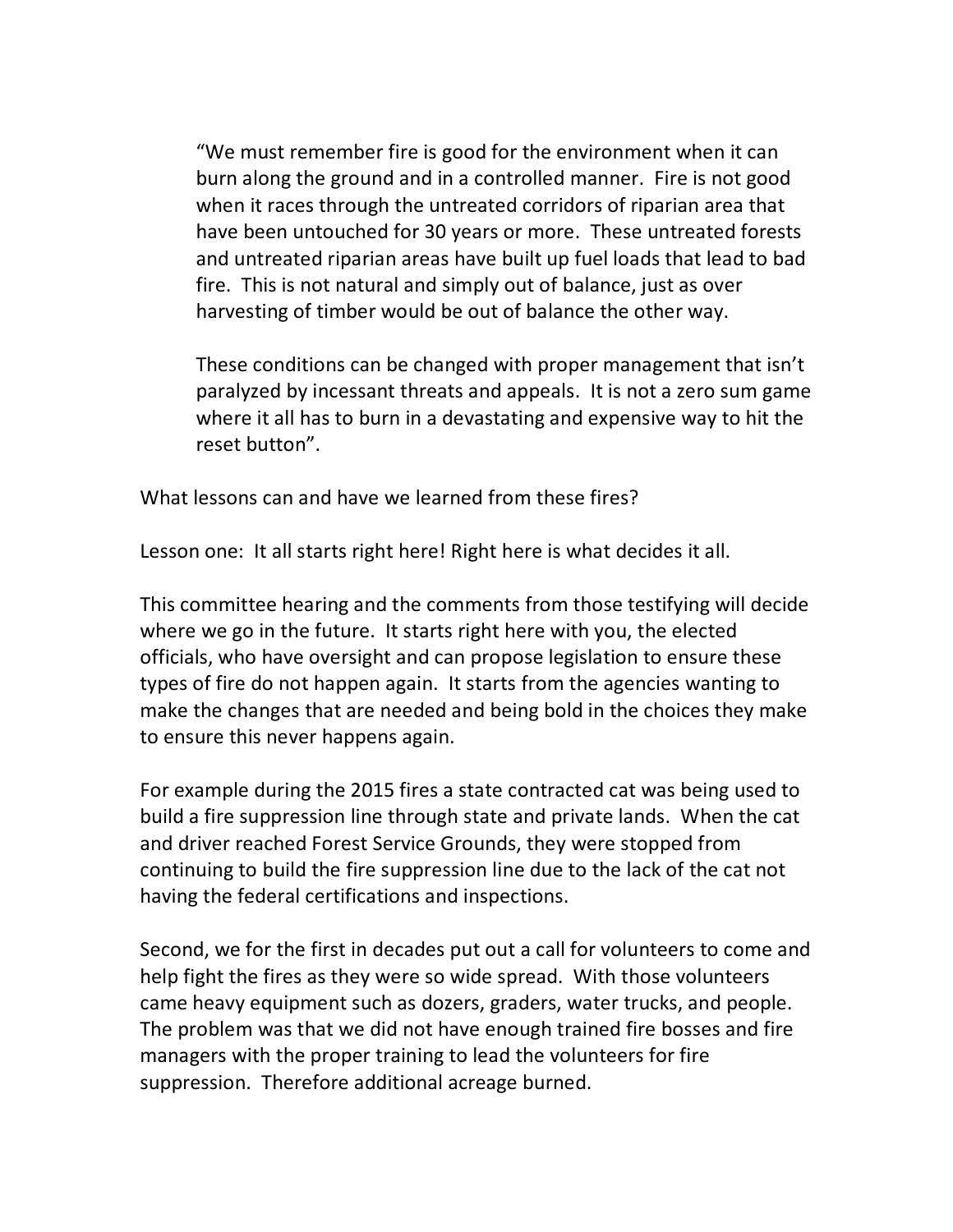These two examples should never have happened. If the equipment is certified to fight fire on a state level, in disasters such as ours, they should be accepted by the federal level or vice versa.

It is imperative that we work to get more trained professionals to be able to lead suppression efforts in the future. This type of training should be done up front, not only to keep the volunteers safe but also the firefighters and emergency personnel who would be leading the fire suppression efforts.

Lesson two: Top dirt is precious.

What we can all agree is that the top dirt and land is precious. What we have learned over the years is that it is expensive to manage the lands, but even more so to repair the lands devastated by fire. The question is do you continue to take money out of proper management, take away harvesting of the timber, take away recreational access, and take away grazing that assists in proper manage the forests only to have them burn up and expend twice the amount of money putting out a fire.

It is time that we end fire borrowing and put that money back into the proper management of lands to keep our riparian areas healthier, our forests healthier, and our natural resource economy vibrant in the local communities.

Lesson three: What are the cascading impacts of wildfire on our communities.

Well in Washington State, we grow some of the best apples and cherries in the world. We also have some of the best cattlemen and women who have the best beef. On top of that we have some of the most pristine views and recreation spots in the nation.

Our orchardists now face difficulties with wildlife coming into the orchards and eating the buds and limbs right off the tree causing a reduction of next years fruit production. Then, add to this that with the fire damage to the riparian areas, many feel that stream temperatures will rise and have a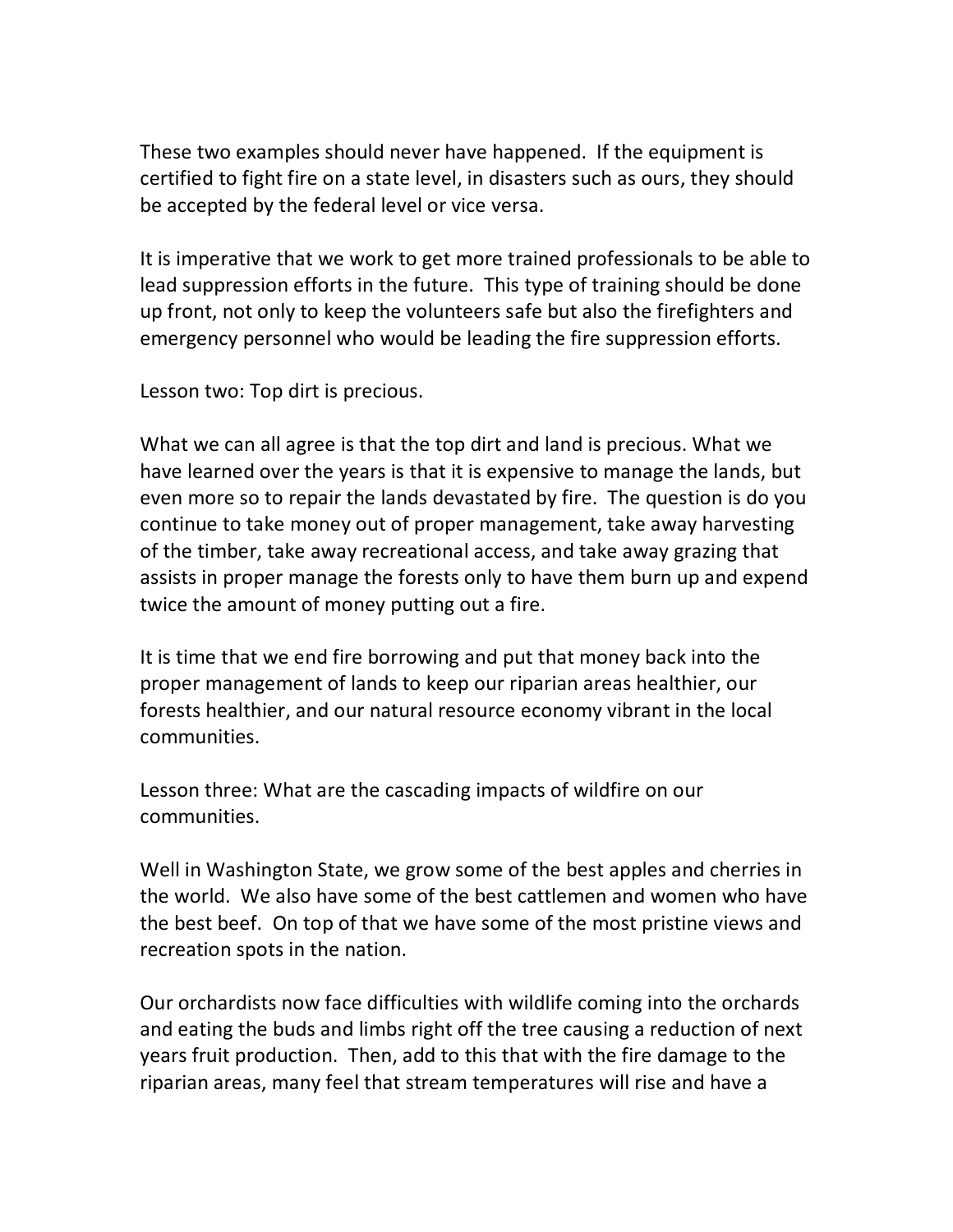negative impact on salmon runs. This could lead to junior water right holders having their water turned off during the most critically growing time. This loss of production will cause additional economic harm to our area.

In 2015 approximately 150,000 acres of deer winter range burned that supports 10,000+ mule deer (Exhibit C Pg. 20). These deer now face an uncertain future without feed. In order to protect our agriculturists from further economic harm, requests for depredation tags could be made to reduce the herds and limit further economic damage.

Additionally, the cattle are competing for native grasses for feed with the wildlife in unburned pasture. Ranchers are having to take additional measures protect their hay stacks from the wildlife.

These same cattlemen and women have also lost the use of their range permits for 3-5 years. The fires destroyed over 700 miles of fence at approximately \$8,000 a mile to restore. An additional 125 miles of fence within the boundaries of the Colville Reservation must also be replaced at approximately \$18,000 a mile due to the difficult of terrain. These additional costs placed onto our farmers and ranchers may lead to family farms not able to financially recover financially and forced to sell.

Much of the fence that was burned was on National Forest Service permitted grounds where cattle grazed. The US Forest Service will not qualify for Public Assistance to replace the burned fence on these grazing grounds, as the fence is not maintained by the US Forest Service. That leaves the federal ECP program, Emergency Conservation Program, to assist ranchers to replace burned fence on the Forest Service lands through a cost share. That fund however has been depleted.

These fires have also introduced a new challenge because the wildlife will be more concentrated in the unburned areas of the state along with livestock and other domestic animals. The concentration of the wildlife and other animals has brought Apex predators such as wolves, cougars, and bears closer to our towns and family farms. Bears have already been seen inside the city limits and one school had to keep kids from going to recess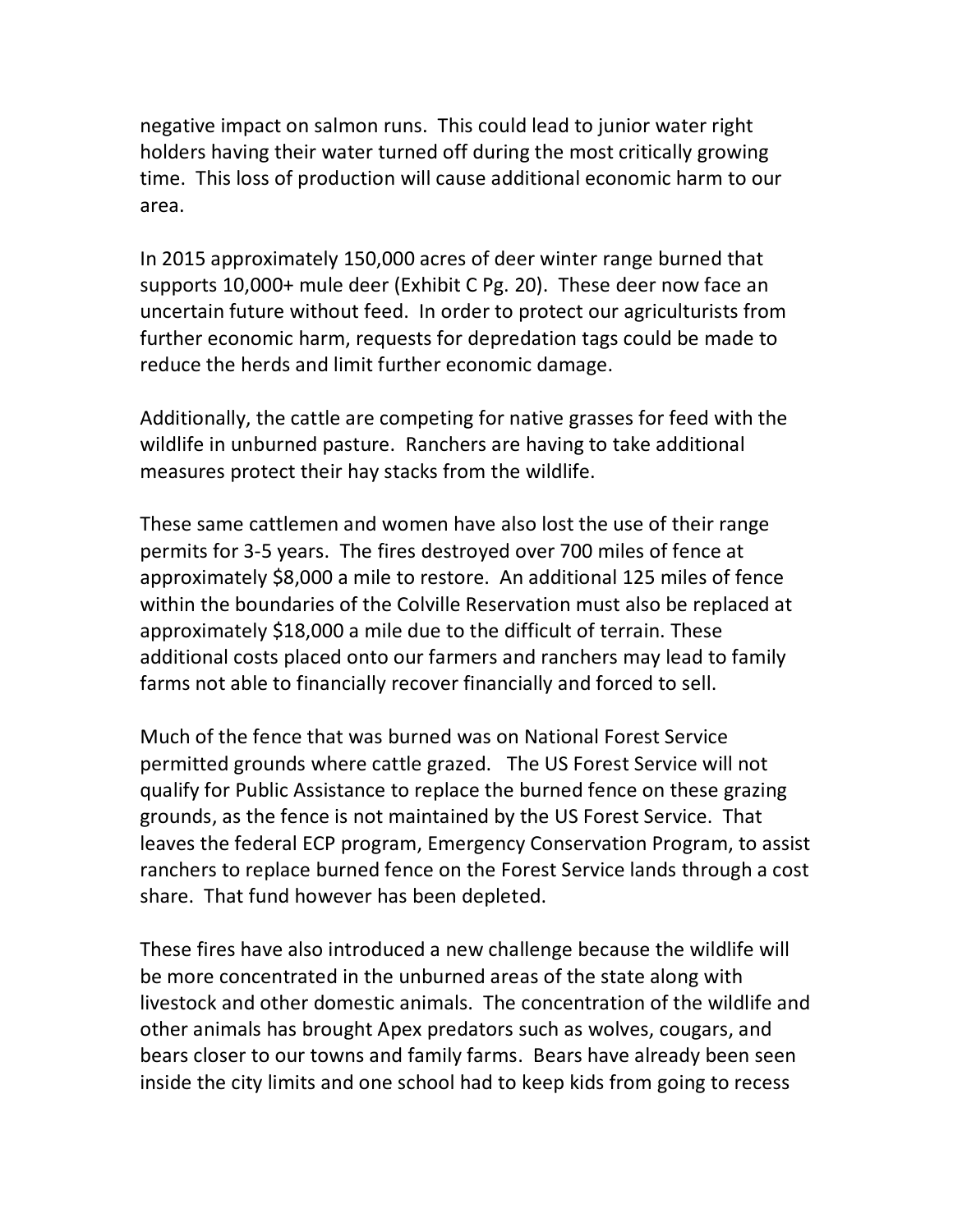as a cougar was found near the school playground.

To our friends and neighbors on the Confederated Tribes of the Colville Reservation and Spokane Tribes Reservation, these fires have added additional burdens and challenges. "Twenty percent of the managed timberlands on the Colville Reservation burned during the 2015 firestorms. Timber revenues make up approximately 20-25% of the annual operating budget for the Colville Tribe. The Spokane Tribe estimated that the Carpenter Road Fire in Stevens County impacted \$1 million dollars in timber", once again hitting another tribes' budget significantly (Exhibit D Pg. 19).

All of these compounding impacts have placed a significant financial burden on our rural communities.

Lesson four: "Citizens of this great nation are owners in the lands. It ought to mean something."

The tax payers of this nation are owners in the public lands be they forest service, U.S. Fish and Wildlife, WDFW or DNR or other agency and it ought to mean something.

After the Carlton Complex Fires the State House and Senate passed House Bill 2093, by Rep. Joel Kretz, unanimously. The bill would:

- allow locals to access state land to help put out a fire without being held liable by the state,
- require the Department of Natural Resources (DNR) to coordinate and share a list of locals who are qualified to fight fires and enter into agreements with them to use locals first during a fire, and
- require the Commissioner of Public Lands to appoint both a fire liaison who will represent landowners and the public during a fire, and a Fire Advisory Committee to advise the commissioner on fire activities.

Passage of this bill was important as in the early morning hours of Friday August 14, 2015 the same lighting storm that started the Black Canyon, Squaw Creek, Chelan (Reach), Lime Belt, and Tunk Block Fires, also started the Paradise Fire. The Paradise fire, which you don't hear much about, was directly inside the center of the Carlton Complex fire known as the "donut hole". The "donut hole" is just north of the town of Brewster, WA. The Paradise fire was threatening 680 acres of DNR land, 11,520 acres of Forest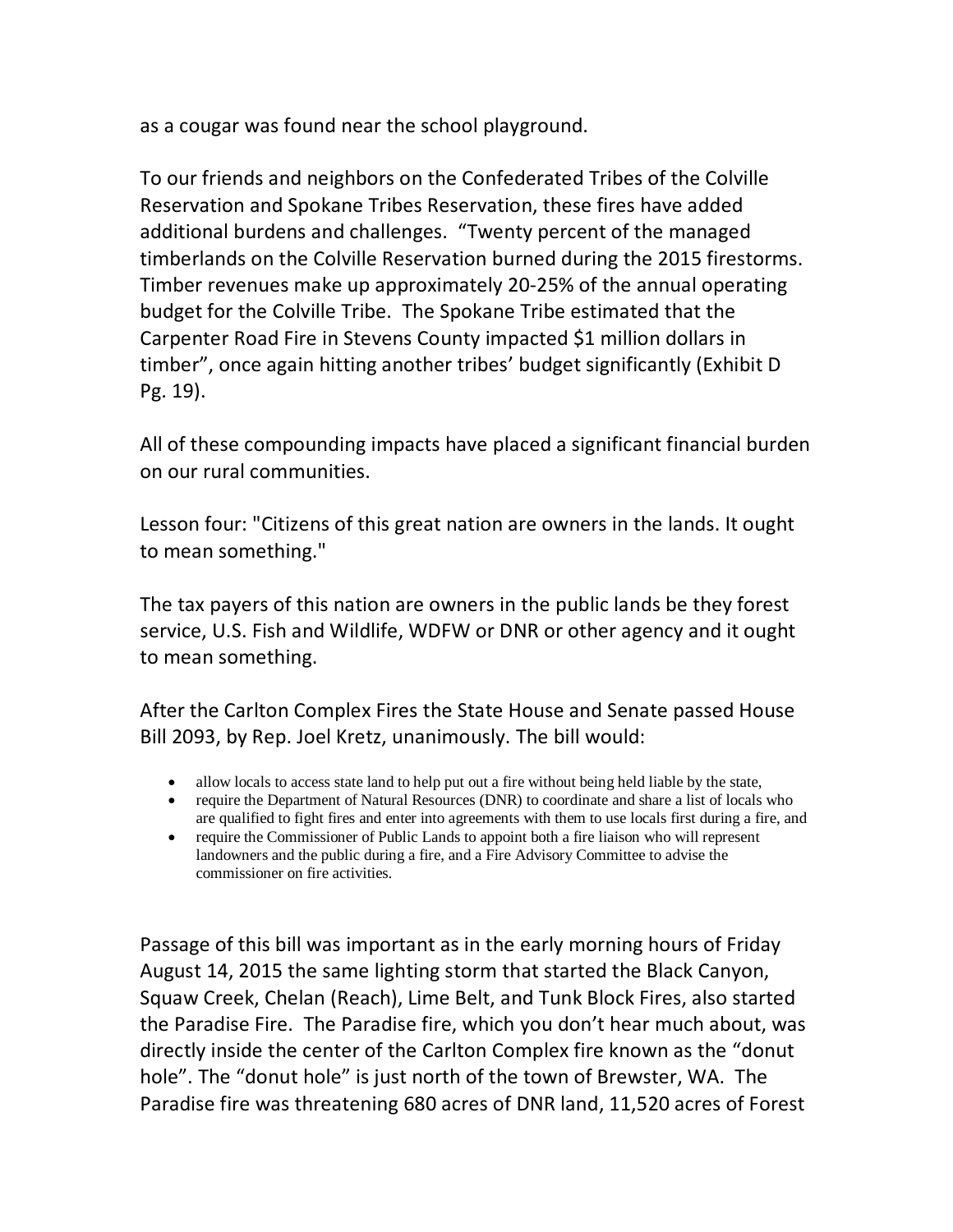Service land and 10,240 acres of private lands that make up the donut hole.

The Paradise fire was reported at 6:10 AM to the DNR. DNR advised us of that they had a number of lighting strikes and fires going in a number of places and therefore, would get to our area as soon as possible. We advised the office that we had the necessary equipment to put the fire out.

We were given the ok to send our equipment to the fire. Our staff mobilized the necessary equipment to surround the fire and contain it from spreading. What could have been another fire that burned over 22,000 acres, was limited to 2.7 acres and out within hours.

This shows the bill worked. Utilizing local and available resources kept state mobilized resources from being pulled away from other fires around the state and county. This also shows that local resources closer to the fires can respond quickly, effectively and efficiently. Having this same type of legislation federally would be beneficial.

Ownership and management of these lands ought to mean something. We can no longer afford to burn up the public and private lands at over 1,000,000 acres at a time. These policy changes should include better communications and cooperation with local citizens in the areas of potential impact.

These policies must contain dollars for rehabilitation after the fires. The rehabilitation dollars should be used to ensure that re-seeding in the area is done, consistent with the BAER (Burned Area Emergency Response) reports. These efforts will also minimize the return of noxious weeds as well as provide for bank stabilization in hopes of preventing mudslides and floods.

Theses fires have left our communities with massive challenges to recovery. How do you recover from the Carlton Complex Fire when your community has lost 353 homes, over 800 head of cattle, hundreds of miles of fence along with nearly \$100 million dollars in damages? Most would answer FEMA.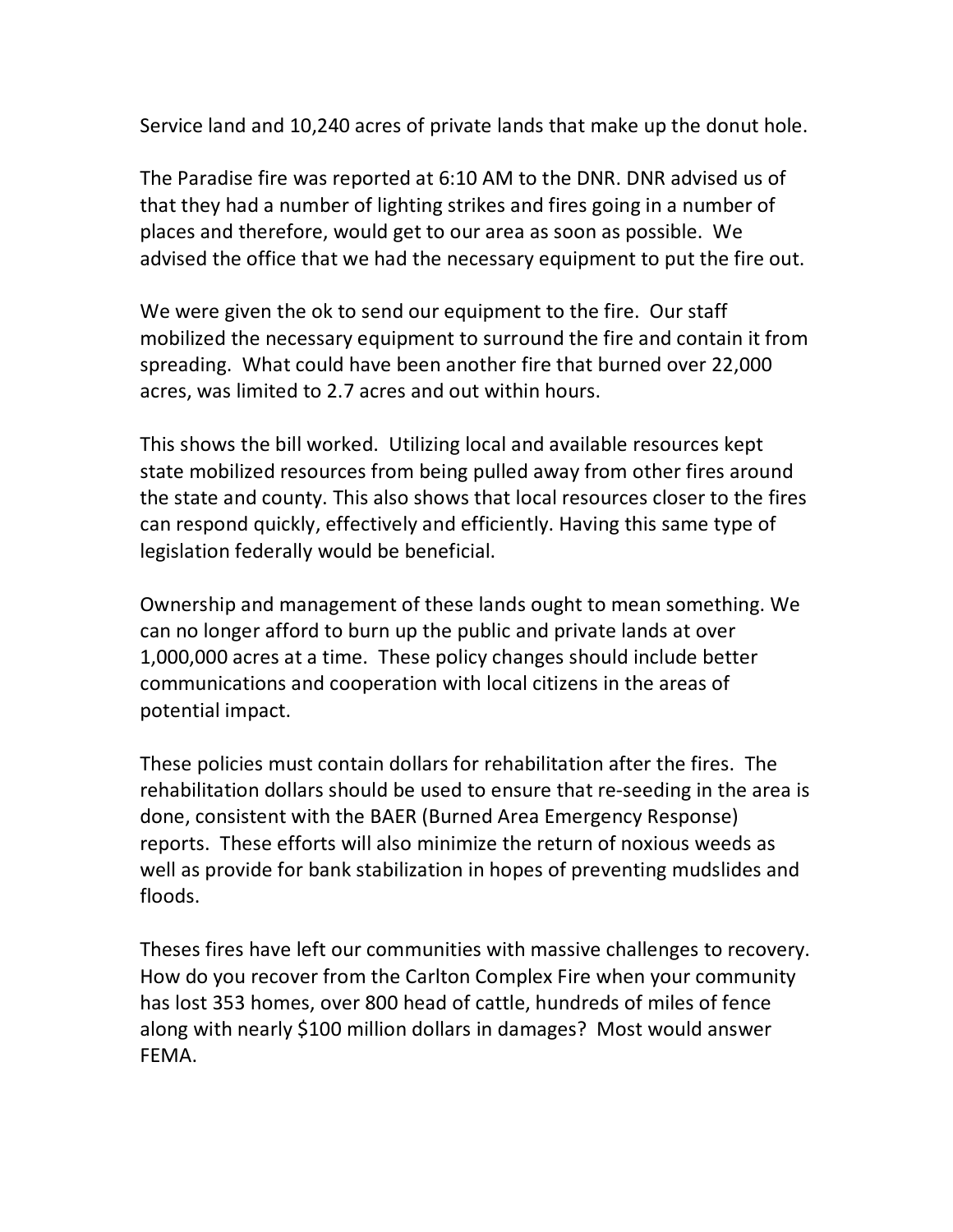The Governor's office filed for federal assistance from FEMA to help recover from the 2014 fires. FEMA arrived conducting an initial assessment for Individual and Public Assistance. Following the assessment the petition was denied for individual assistance but approved for public assistance.

We were thankful for the public assistance declaration that helped our government and public agencies restore public infrastructure. However, those in our rural community, with limited income, no insurance and limited options questioned why the individual assistance was denied. The main reason for the denial: "the damage was not concentrated enough". Upon learning of the reason for the denial, you can imagine we had a few choice words, but the public words were "no kidding the damage was not concentrated enough, we burned 4 times the size of Seattle".

Now a year later, we have the 2015 firestorms of Washington State where nearly 2% of our state burned in one month. Again, we turned to FEMA and even after back-to-back incidents, the damage did not meet the subjective threshold by FEMA for individual assistance, but public assistance was granted. To say we are disappointed is an understatement.

FEMA is seeking public comment on proposed changes to regulation describing FEMA's Individual Assistance declarations criteria. FEMA published the proposed rule in the *[Federal Register](https://www.federalregister.gov/articles/2015/11/12/2015-28570/factors-considered-when-evaluating-a-governors-request-for-individual-assistance-for-a-major)* and is seeking comments by January 11, 2016. You can be assured we will be providing written comments.

While not granting individual assistance two years in a row has been a challenge, the citizens of Washington State are resourceful and resilient. The citizens have formed long term recovery groups to fill in the gaps. These long term recovery groups and committees are organized across multiple counties from Chelan to Stevens County, including organizations within the Kalispell, Spokane and Colville Reservations. We are all working together to support those who have lost and are in need. The main recovery group is the Okanogan Complex Long Term Recovery Group, formerly known as the Carlton Complex LTRG.

These organizations have not been left high and dry however by our state